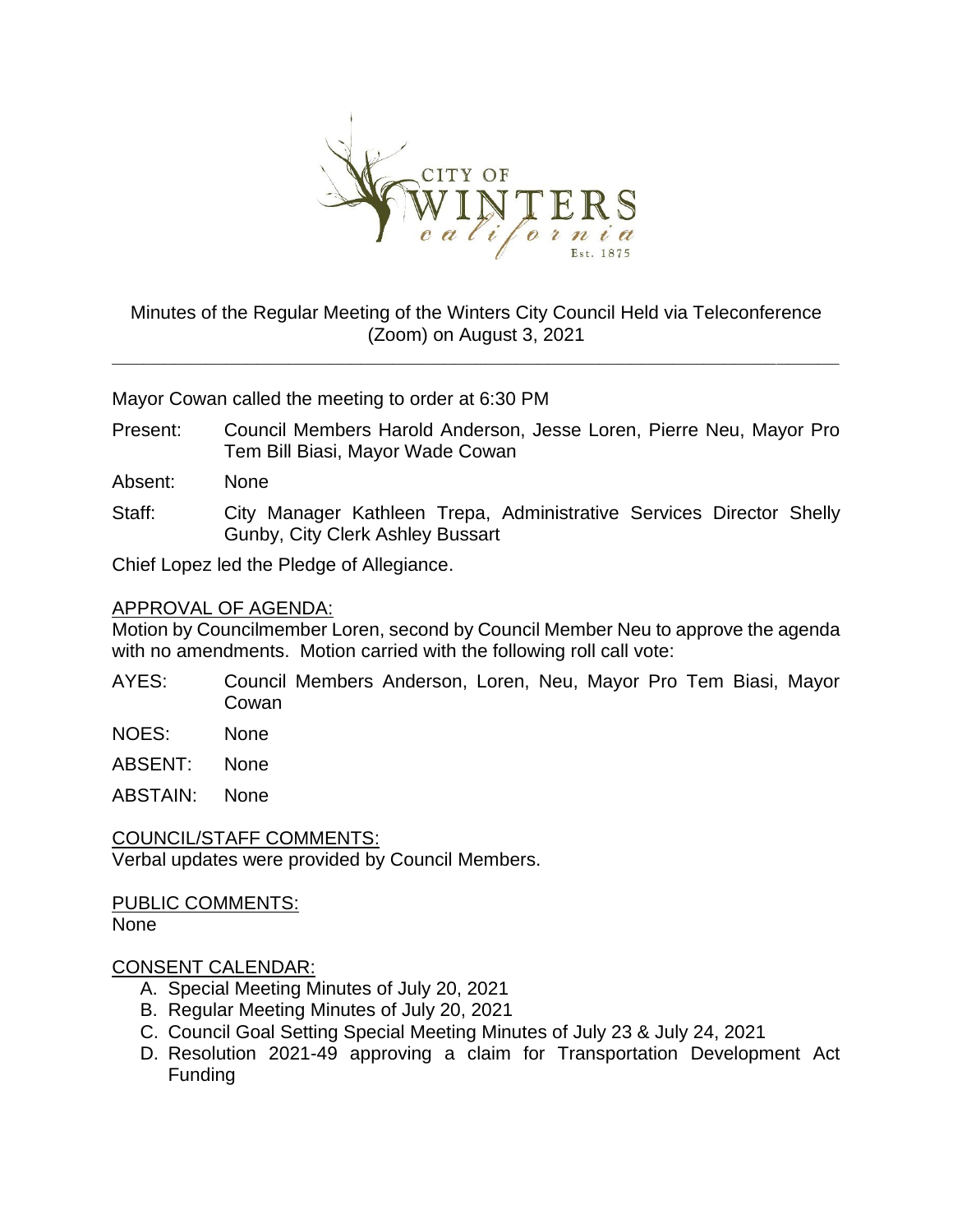E. Resolution 2021-50 Approving the Final Map No. 4507 and Public Improvement Agreement for Winters Highlands Subdivision Phases III, IV, and V (The Hideaways)

City Manager Trepa provided an overview of the consent calendar items. Motion by Council Member Neu, second by Mayor Pro Tem Biasi to approve the Consent Calendar. Motion carried with the following roll call vote:

- AYES: Council Members Anderson, Loren, Neu, Mayor Pro Tem Biasi, Mayor Cowan
- NOES: None
- ABSENT: None
- ABSTAIN: None

PRESENTATION: None

## DISCUSSION ITEMS:

A. Public Hearing Regarding Resolution 2021-47 Adopting the Report Proposing to Have Delinquent Water and Sewer Charges Collected on the Property Tax Roll for Fiscal Year 2021-22 and Directing the City Clerk to File Said Report with the Yolo County Auditor-Controller to Place Said Charges on the Tax Roll

Presentation by Administrative Services Director Shelly Gunby.

The public hearing opened at 6:45 p.m. and closed at 6:45 p.m. There were no public comments.

Motion by Council Member Loren, second by Council Member Neu to adopt Resolution 2021-47, adopting the report to have delinquent water and sewer charges collected on the property tax roll for FY 2021-22. Motion carried with the following roll call vote:

- AYES: Council Members Anderson, Loren, Neu, Mayor Pro Tem Biasi, Mayor Cowan
- NOES: None
- ABSENT: None
- ABSTAIN: None
	- B. Public Hearing Regarding Resolution 2021-48 Adopting a Report of Delinquent Solid Waste Charges Billed During Fiscal Year 2020-21 and Directing the City Clerk to File Said Report with the Yolo County Auditor-Controller to Place Such Charges on the Yolo County Tax Roll.

Presentation by Administrative Services Director Shelly Gunby.

The public hearing opened at 6:47 p.m. and closed at 6:48 p.m. There were no public comments.

\_\_\_\_\_\_\_\_\_\_\_\_\_\_\_\_\_\_\_\_\_\_\_\_\_\_\_\_\_\_\_\_\_\_\_\_\_\_\_\_\_\_\_\_\_\_\_\_\_\_\_\_\_\_\_\_\_\_\_\_\_\_\_\_\_\_\_\_\_\_\_\_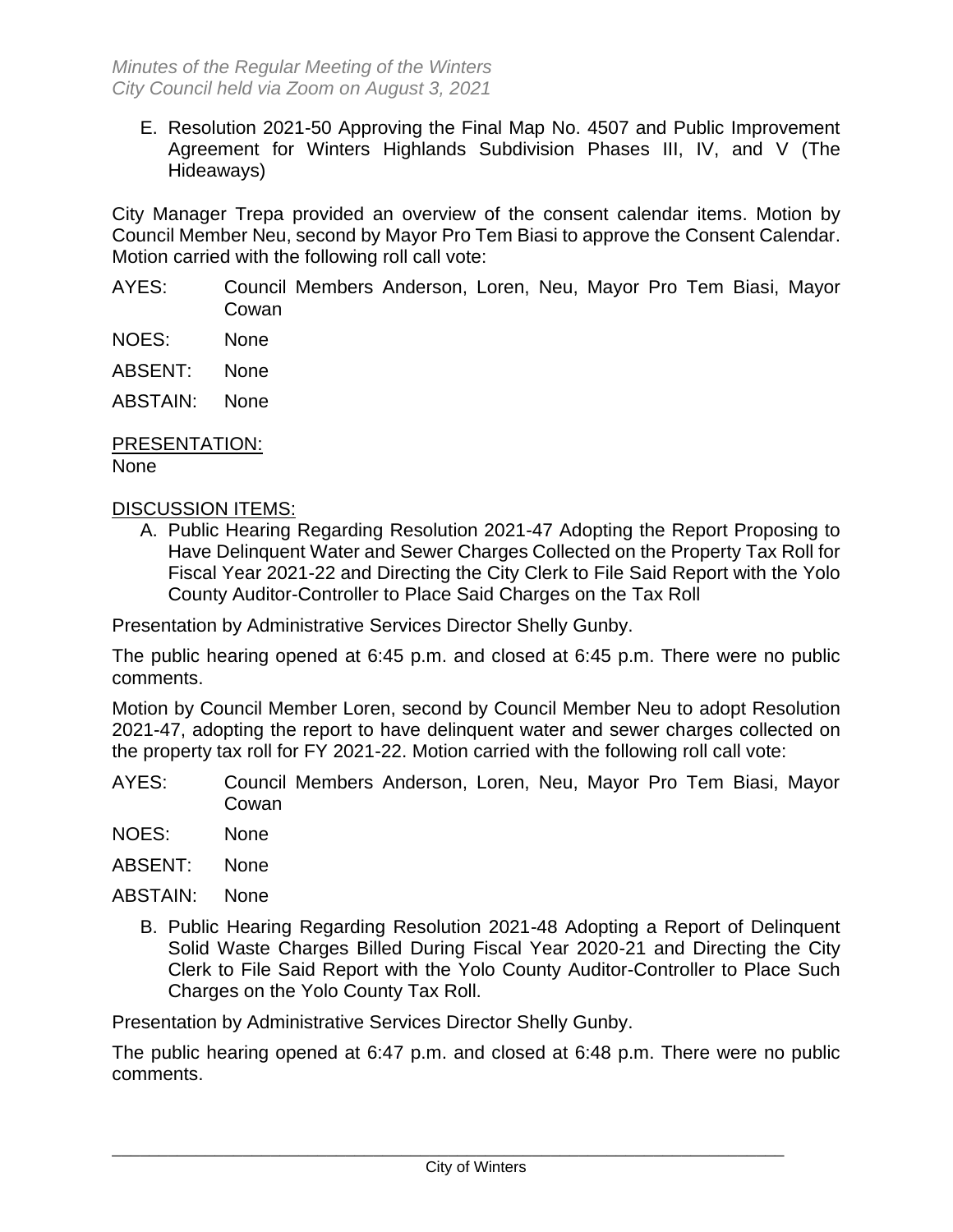Motion by Councilmember Neu, second by Mayor Pro Tem Biasi to adopt Resolution 2021-48 adopting a report of delinquent solid waste charges billed during FY 2020-21 and directing the City Clerk to file said report with Yolo County for collection on the County Tax Roll. Motion carried with the following roll call vote:

- AYES: Council Members Anderson, Loren, Neu, Mayor Pro Tem Biasi, Mayor Cowan
- NOES: None
- ABSENT: None
- ABSTAIN: None
	- C. Public Hearing Urgency Ordinance 2021-02 Temporarily Prohibiting the Issuance of Any Grading Permits Without Plan Approval or Security Pending Preparation of a More Comprehensive Grading Ordinance

The item was introduced by City Manager Trepa with a presentation by Assistant City Attorney Joanna Gin.

The public hearing was opened at 6:53 p.m. and closed at 6:54 p.m. There was no public comment. In response to councilmember questions, staff confirmed that under the moratorium, developers could obtain grading permits provided all the conditions outlined in the staff report were satisfied.

Motion by Mayor Pro Tem Biasi, second by Councilmember Loren, to adopt urgency ordinance 2021-02 temporarily prohibiting the issuance of any grading permits without plan approval or security pending the preparation of a more comprehensive grading ordinance.

- AYES: Council Members Anderson, Loren, Neu, Mayor Pro Tem Biasi, Mayor Cowan
- NOES: None
- ABSENT: None
- ABSTAIN: None

### CITY MANAGER REPORT:

City Manager Trepa noted that the August 17 Council meeting would most likely be cancelled due to lack of business, and that the City Clerk will issue the cancellation notice prior to that date if there are no items. She also warned about the spread of the Delta variant.

INFORMATION ONLY:

- A. May 2021 Investment Report
- B. May 2021 Treasure Report

\_\_\_\_\_\_\_\_\_\_\_\_\_\_\_\_\_\_\_\_\_\_\_\_\_\_\_\_\_\_\_\_\_\_\_\_\_\_\_\_\_\_\_\_\_\_\_\_\_\_\_\_\_\_\_\_\_\_\_\_\_\_\_\_\_\_\_\_\_\_\_\_